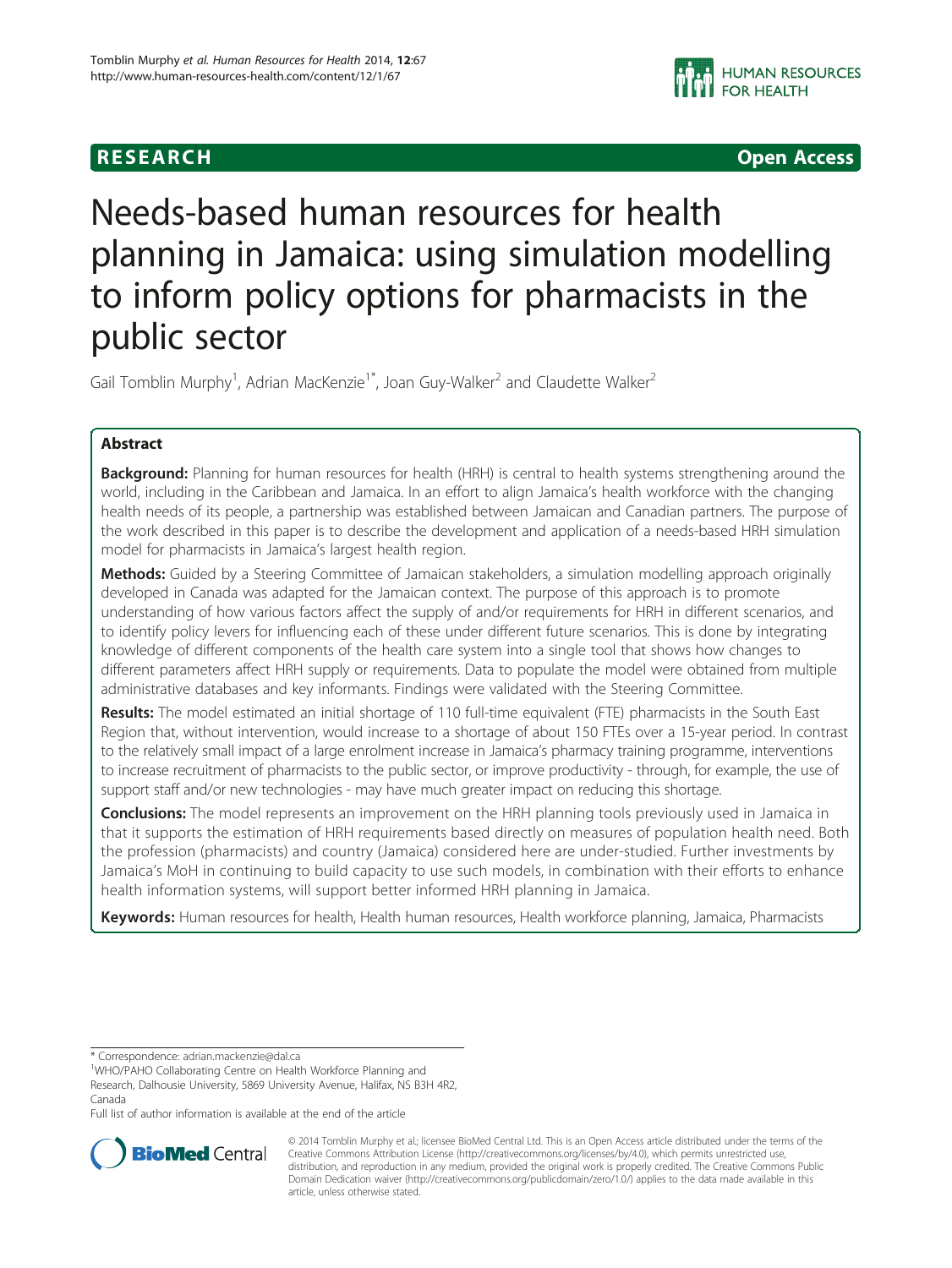# Background

Jamaica is the largest English-speaking country in the Caribbean with a population of approximately 2.8 million. Recently reclassified as a lower middle-income country with a mean gross national income (GNI) of US\$7,310 per capita, Jamaica spends roughly 5% of its gross domestic product (GDP) on health care [\[1](#page-9-0)]. Health care in Jamaica is financed through a mix of public and private sources, with approximately 56% of health care expenditures coming from public funds, 11% from private insurance, and 31% in the form of user fees and other out-of-pocket expenses [[2](#page-9-0)]. The public health care system is administered through 4 Regional Health Authorities (RHAs) with a network of 24 hospitals and 348 primary health care centres across the island [\[1\]](#page-9-0). In addition to chronic shortages of funding and personnel - Jamaica's combined density of physicians, nurses and midwives of 15 per 10,000 population is well below the regional average of 66 per 10,000 [[3](#page-9-0)] - the public health care system is hindered by highly fragmented health information systems. The information available about the private sector is minimal and unreliable [[1\]](#page-9-0).

The shortages of human resources for health (HRH) in Jamaica mean that effective planning and management of scarce HRH is central to strengthening Jamaica's health care system [[4\]](#page-9-0). In order to address these challenges, policy-makers and decision-makers in Jamaica have recognized that the capacities of the health care workforce needs to be aligned with the needs of the population.

As noted in Jamaica's Vision 2030 [\[4\]](#page-9-0), 'one of the key advantages that a country can offer is the quality of its human capital. A well-trained workforce is emerging as one of the key drivers of a country's prosperity and competitiveness' (p. 64). Ensuring an adequate workforce within the health sector, in particular, has been identified as a national priority [[5\]](#page-9-0). However, the types and numbers of HRH included in Jamaica's current established posts, or cadres, are out of date, having not been updated since the 1970s [[6\]](#page-9-0). As such, there is a strong desire among policy- and decision-makers in Jamaica for a means to estimate Jamaica's health workforce requirements that is objective, based on current data, and considers the health care needs of the population as the basis for these requirements [[5\]](#page-9-0). This challenging task is made easier when information on the health workforce and the population's health needs is readily available to policy-makers. However, those responsible for the management of HRH in Jamaica are limited in their efforts by the availability and quality of planning tools.

Stemming from a partnership formed between the Jamaica Ministry of Health (MoH), Pan American Health Organization (PAHO), and the research team at the World Health Organization/Pan American Health Organization

(WHO/PAHO) Collaborating Centre on Health Workforce Planning and Research at Dalhousie University, a needsbased approach to HRH planning originally developed by Canadian partners [[7-9\]](#page-9-0) was adapted to Jamaica's unique context, beginning in late 2007. This partnership, supported by the Jamaica MoH, Health Canada and PAHO, was established in response to the Toronto Call to Action 2006 to 2015 [\[10\]](#page-9-0) and the subsequently emphasized need to address the lack of alignment between the health workforce and population needs in Jamaica. The partnership is also aligned with the PAHO's 20 HRH Goals for the Next Decade [\[11\]](#page-9-0) and the recently developed Road Map for HRH in the Caribbean [[12](#page-9-0)]. The partnership has been guided by a Steering Committee of key stakeholders in HRH from across Jamaica. Members of this committee included representatives from the Jamaica MoH (including the executive office, HRH unit, planning unit, and epidemiology unit) and each of the RHAs, as well as the Ministry of Education, the Ministry of Finance, the Cabinet Office, the University of the West Indies (UWI), the University of Technology (UTech), Northern Caribbean University (NCU), the Statistical Institute of Jamaica (STATIN), and the Jamaica Employers' Federation (JEF).

The primary objective of this partnership is to build capacity for needs-based HRH planning in Jamaica. One set of activities conducted in pursuit of this objective is the development of analytical and communication tools, in the form of simulation models, that can be used to support needs-based health workforce planning on an on-going basis. It is the intention of the partners to develop such tools for all Jamaica's health professions. To date, simulation models for five professions in Jamaica contact investigators, dentists, midwives, pharmacists, and psychiatrists - have been developed and delivered to the Jamaica Ministry of Health; these five were selected for an initial focus based on the perceived severity of shortages, policy and planning needs, and the availability of data.

Throughout the project, the Steering Committee provided validation of the model structure's appropriateness to the Jamaican context, identified the professions to be modelled first, identified data sources, and insight into the interpretation of findings. It was also the Steering Committee which determined that the models should be designed at the RHA level because it is through the RHAs that the public health care system is administered. In addition, they determined that the models should be specific to HRH in the public sector, as these are the resources for which the RHAs are responsible - the RHAs' influence over private sector practitioners is minimal. They further determined that, if resource and time constraints prohibited the development of models for all four RHAs, that the first models developed should apply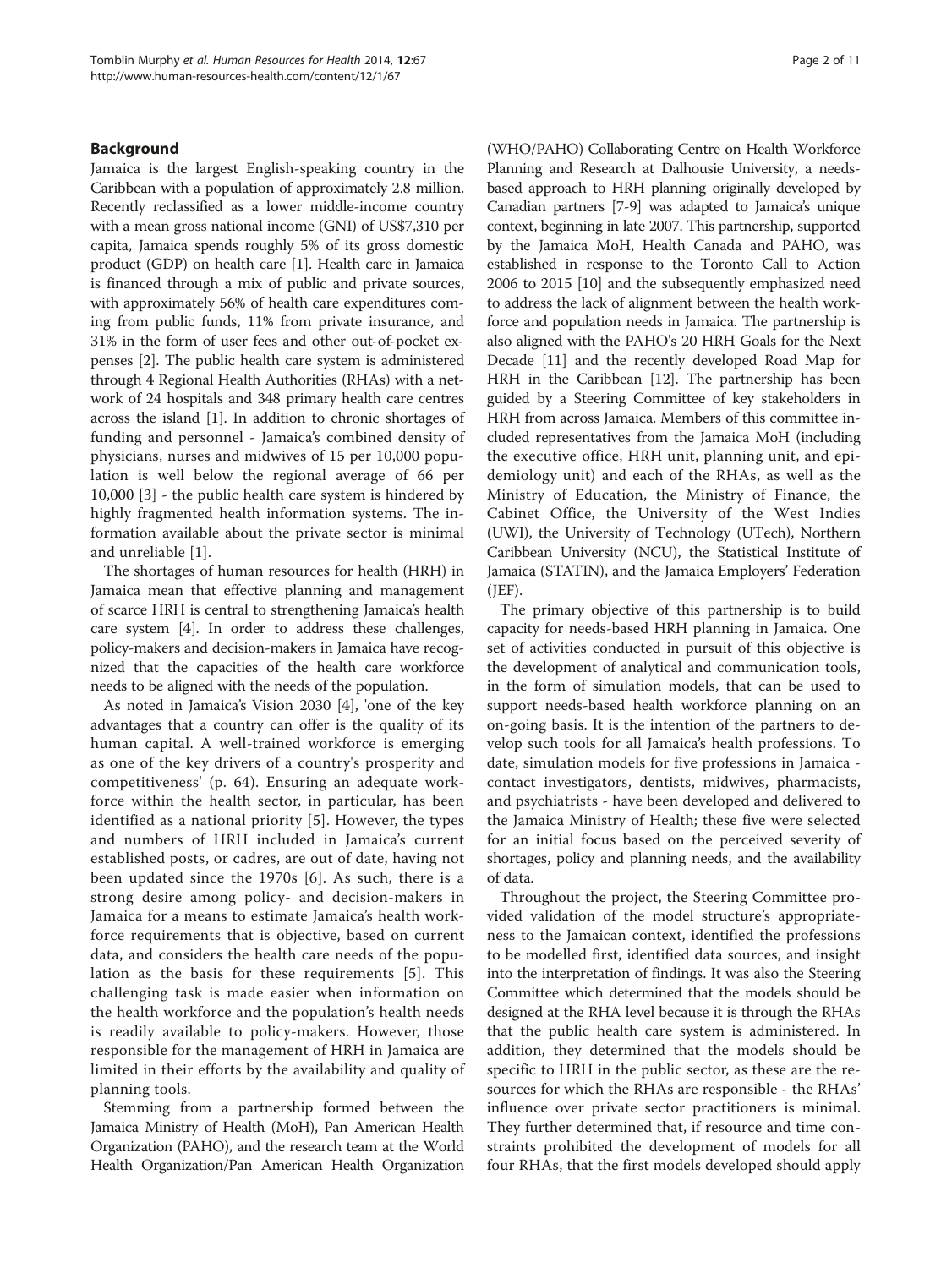to the South East RHA (SERHA), which is the largest in the country.

Pharmacists and pharmacy services are areas of particular interest for Jamaica's MoH. Following the abolition of user fees for MoH services in 2008, patient loads across all public health facilities increased 30%. This increase in demand was more keenly felt at government-run pharmacies, however, where in addition to the removal of user fees, the list of drugs paid for where required by public funds was expanded by over 20% [[13](#page-9-0)]; government expenditures on pharmaceuticals and medical supplies tripled between 2007 and 2008 [\[14\]](#page-9-0). No additional public sector pharmacists were on hand to meet this increase in demand. This shortage of personnel, in combination with shortages of some drugs, has contributed to wait times for having prescriptions filled that surpass 6 hours at some facilities [[14](#page-9-0)].

The purpose of the work described in this paper is to describe the development and application of a needs-based HRH simulation model for pharmacists in the SERHA. The research questions guiding this work were the following:

- How many public sector pharmacists will be available to provide services to residents of the SERHA in different future scenarios?
- How many public sector pharmacists will be required to provide services to residents of the SERHA in different future scenarios?
- What kinds of policy options may be most effective in minimizing any future 'gap' or difference between the numbers of public sector pharmacists available and required in the SERHA?

# Methods

The simulation modelling approach was informed by conceptual [[7\]](#page-9-0) and analytical [\[8](#page-9-0)] frameworks originally developed to inform HRH planning in Canada. It has been the work of the Jamaican Steering Committee and its partners at Dalhousie University to adapt this approach to suit the context of Jamaica. The adaptations required were largely related to the identification of appropriate data sources, as the Steering Committee viewed the general principles and structure of the models to be valid for Jamaica.

The purpose of this approach is not to predict the future, but rather to integrate knowledge of different components of the health care system into a single tool in order to a) promote understanding of how various factors affect the supply of and/or requirements for HRH, and b) identify policy levers for influencing each of these in Jamaica. The models are designed to enable Jamaica's policy-makers to 'rehearse' potential policies by altering the value of model parameters and examining the estimated effects of such changes on the supply and requirements for a given type of HRH so as to evaluate the potential effectiveness of different HRH policies under different future scenarios.

As noted above, for the purpose of this article, only the simulation modelling for pharmacists will be discussed, as the data pertaining to this profession lent themselves most readily to modelling. The general form of each of the models and the relationships between their components are depicted in Figure [1](#page-3-0).

Each model consists of four modules: training, supply, work and productivity, and needs. Although these modules are identified separately for the sake of clarity, there are strong relationships between them. For example, the 'outputs' of the training module will affect those of the 'supply' module as providers complete their education and training and enter the workforce. Although applications of this general structure in Canada have been published previously, [\[15,16](#page-9-0)] the functions of these modules are described individually below in terms of their application to pharmacists in Jamaica.

# The supply module

The purpose of the supply module is to estimate the future size of the supply of pharmacists in SERHA based on the existing supply, the number of new providers entering that supply, and the number of exits from that supply over time. The existing pharmacist supply is the quantity - or head count - of pharmacists living in SERHA who are potentially available to provide pharmacy services; this includes those who currently hold licenses to practise as pharmacists, regardless of whether or not they are currently doing so. The existing stock is specified by single year of age to allow for the 'ageing' of this population.

Pharmacists entering the existing stock are divided into two groups - new graduates of the pharmacy programme at UTech, and pharmacists beginning practice in SERHA who had previously been practising elsewhere, or not at all. The latter phenomenon, termed in-migration, would include pharmacists migrating from other jurisdictions, such as other Jamaican RHAs, or other countries.

Pharmacists exit the available supply for a variety of reasons such as retirement, relocation, or death. Since the number and type of these exits vary by age, changes in particular reasons for exits can be simulated by adjusting exit rates at different ages. For example, adjusting exit rates over age 50 or 55 can be used to simulate alternative retirement scenarios.

The combination of flows of pharmacists in and out of the existing supply determines whether the supply grows or declines. In the short term, the age distribution of this supply can exert a very powerful influence on its rate of growth or decline in size. For example, since rates of exit are greater at older ages, the total number of providers 'lost' will depend on the proportion of the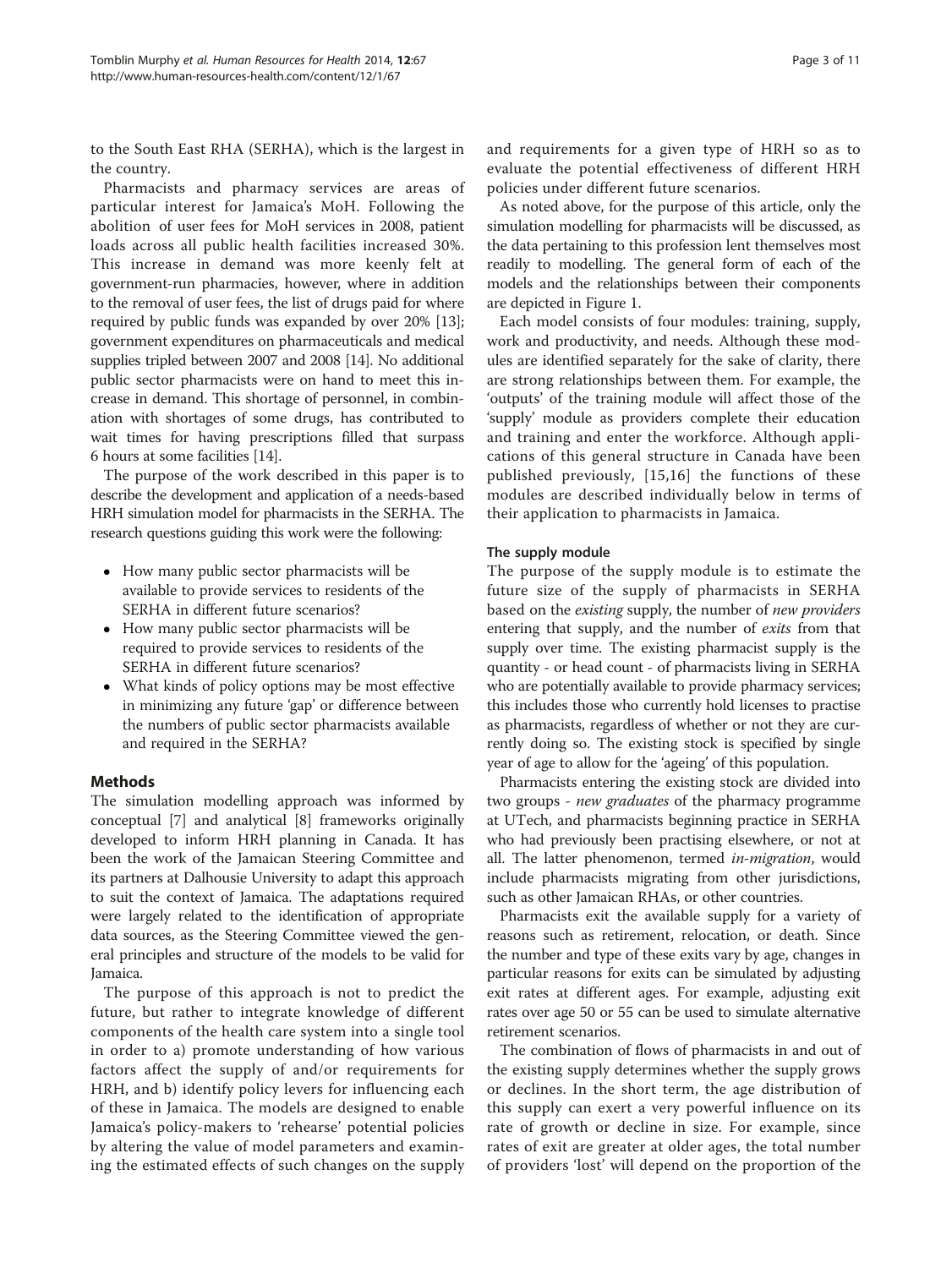<span id="page-3-0"></span>

supply in those age groups with the highest incidence of retirement.

# The training module

UTech's pharmacy programme is the only one of its kind in the country and, therefore, represents an important source of additions to the supply of pharmacists in SERHA, and indeed to all of Jamaica. The training module focuses on estimating the flow of new graduates from such programmes - it can be adjusted to accommodate any additional pharmacist training programmes that may be developed - into the SERHA supply, which requires an understanding of the factors affecting that flow. The size of first-year enrolment, or number of seats, in the UTech programme is just one of several determinants of the flow of new pharmacy graduates. The flow of graduates will also depend on *programme length* (the distribution of years to graduation among cohorts of students), the attrition rate of the programme (the proportion of students who enrol in the programme but do not graduate) and the rate of entry to the regional

supply by new graduates. The latter rate is determined by graduate out-migration; that is, the number of UTech pharmacy graduates who do not enter the SERHA workforce, but may instead, for example, begin practice in the private sector, or another region or country.

# The work and productivity module

The simulation model differentiates between the size of the pharmacist stock (the head count of licensed pharmacists) and the contributions of those pharmacists to the public health care system. The capacity of the pharmacist stock to meet requirements depends not only on the number of pharmacists, but also on the hours of pharmacy services they provide related to direct care of the public sector. For example, some are unemployed, others are employed but only work in the private sector, or are engaged exclusively in research, administration or education; these are deemed non-participants in direct patient care. Among those employed in the public sector (who are participants), the proportion of a full-time equivalent (FTE) employee each pharmacist represents (activity) can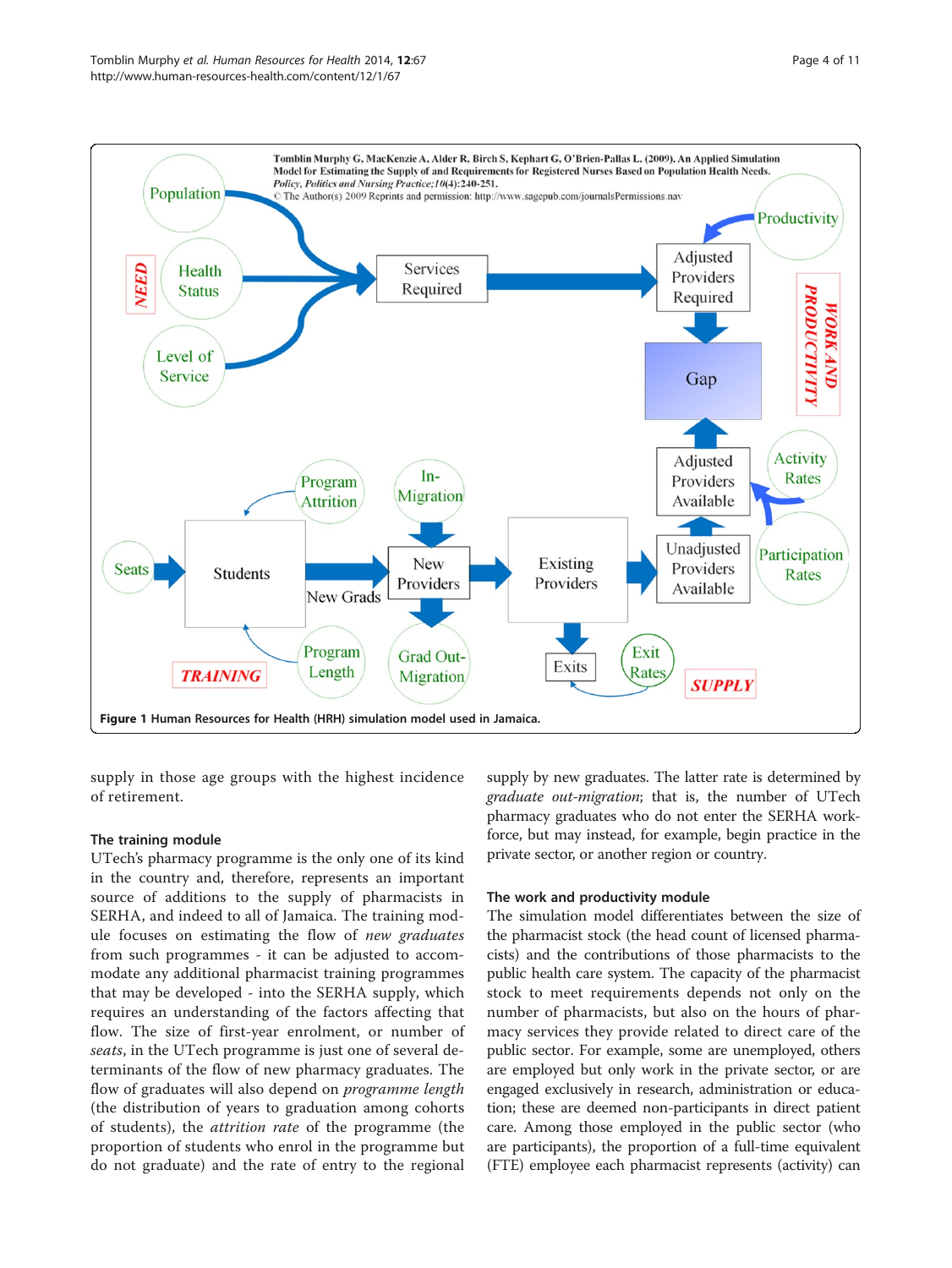vary (for example, some work part-time hours, full-time or more than full-time hours). In this module, the number of licensed pharmacists living in the South East Region is converted from a head count to a measure of public sector FTEs by multiplying by the proportion who are employed in the public sector (level of participation) and, among those in the public sector, the proportion of an FTE the average pharmacist represents (level of activity). In addition, the number of dispensed items required to provide the desired level of service to the population according to the level and distribution of health within that population (from the needs module - described below) is converted to the number of pharmacists required to dispense those items by dividing by the average number of items a full-time pharmacist can reasonably be expected to dispense in a year (*productivity*). In short, this module translates the number of licensed pharmacists and the number of pharmacy services required into, respectively, the number of public sector FTE pharmacists required and available.

Changes in the distribution of participation and activity of pharmacists provide important mechanisms for meeting requirements for pharmacy services. Adding 'sessions' (over-time shifts), for example, increases the number of FTE pharmacists providing care, other things equal. However, this may also negatively affect the productivity of pharmacists, or the rates at which they exit the system. For example, excessive overtime hours have been linked to lower productivity rates and burnout, resulting in higher rates of exit from the stock of providers [\[17](#page-9-0)].

# The needs module

The needs module estimates the number of pharmacy services required to meet the health needs of SERHA's population based on the first three components of the analytical framework [\[8](#page-9-0)]: population, health need, and level of service. More specifically, these estimates are based on three distinct factors: 1) the size and age/sex distribution of the SERHA population; 2) the distribution of chronic illness (including diabetes, cancer, chronic obstructive pulmonary disease, heart disease, hypertension, arthritis, mental health conditions including anxiety, depression, and schizophrenia, and renal disease) and infectious disease (including malaria, HIV/AIDS, influenza, and dengue fever) by age and sex within that population - which result in the need for pharmacy services; and 3) the number of pharmacy services to be provided to that population according to different levels of need - in this case, whether they have any of these conditions. Multiplying these three components yields the number of pharmacy services required to meet the health needs of SERHA's population. Changes to any of these three factors - such as population growth and/or ageing, improvements or reductions in population health (and thus need for health care), or increasing or decreasing the planned levels of pharmacy service provision for different levels of need - will affect the estimated number of pharmacy services required for SERHA.

#### Data sources and limitations

The sources of data used in the simulation of pharmacists are summarized in Table [1.](#page-5-0) Sources identified with plain text indicate that the data referred to came from administrative records. Those in italicized text indicate that administrative data was only partially available or that proxies were used where administrative data was not available - for example, estimates of the attrition rate from UTech's pharmacy programme provided by the registrar and dean responsible for the programme.

Key challenges in obtaining certain data elements were mainly linked to two limitations of Jamaica's current health information system (HIS): the lack of a unique identifier for health workers and the lack of a unique identifier for persons using the health system. The absence of the latter means that it is very difficult to determine what services individuals receive according to their health needs (levels of service). For example, if there were 100 hospital admissions among a population of 100 people over the course of a year, it is not possible to determine whether 1 person was admitted 100 times, 100 people were each admitted once, or any combination in between. The former limitation means it is difficult to establish what the current supply of health providers is, let alone to track flows of health care providers in and out of that supply. For example, if a large number of providers leave but are replaced by an equally large number of new ones, it would appear that the supply is static when in fact it has undergone a great deal of flux.

Estimating pharmacist entry and exit rates for SERHA, as well as activity levels, required the manual review of individual employment records, as these data are not kept in a longitudinal database. Estimating participation levels for SERHA pharmacists involved dividing the number of pharmacists employed by SERHA by the numbers of licensed pharmacists residing in SERHA (obtained from the Jamaica Database for Human Resources for Health developed by the Epidemiology Research Unit at the University of the West Indies).

The MoH has considerable administrative data on use of health care services, particularly those delivered within hospitals. However, these cannot provide accurate measures of the incidence and prevalence of various health conditions – which result in the need for health care services - in Jamaica, due to the lack of an individual identifier for patients and because many chronic conditions, such as arthritis, may not often require hospitalization. Estimates of population health need were, therefore, taken from data on incidence and prevalence of each of these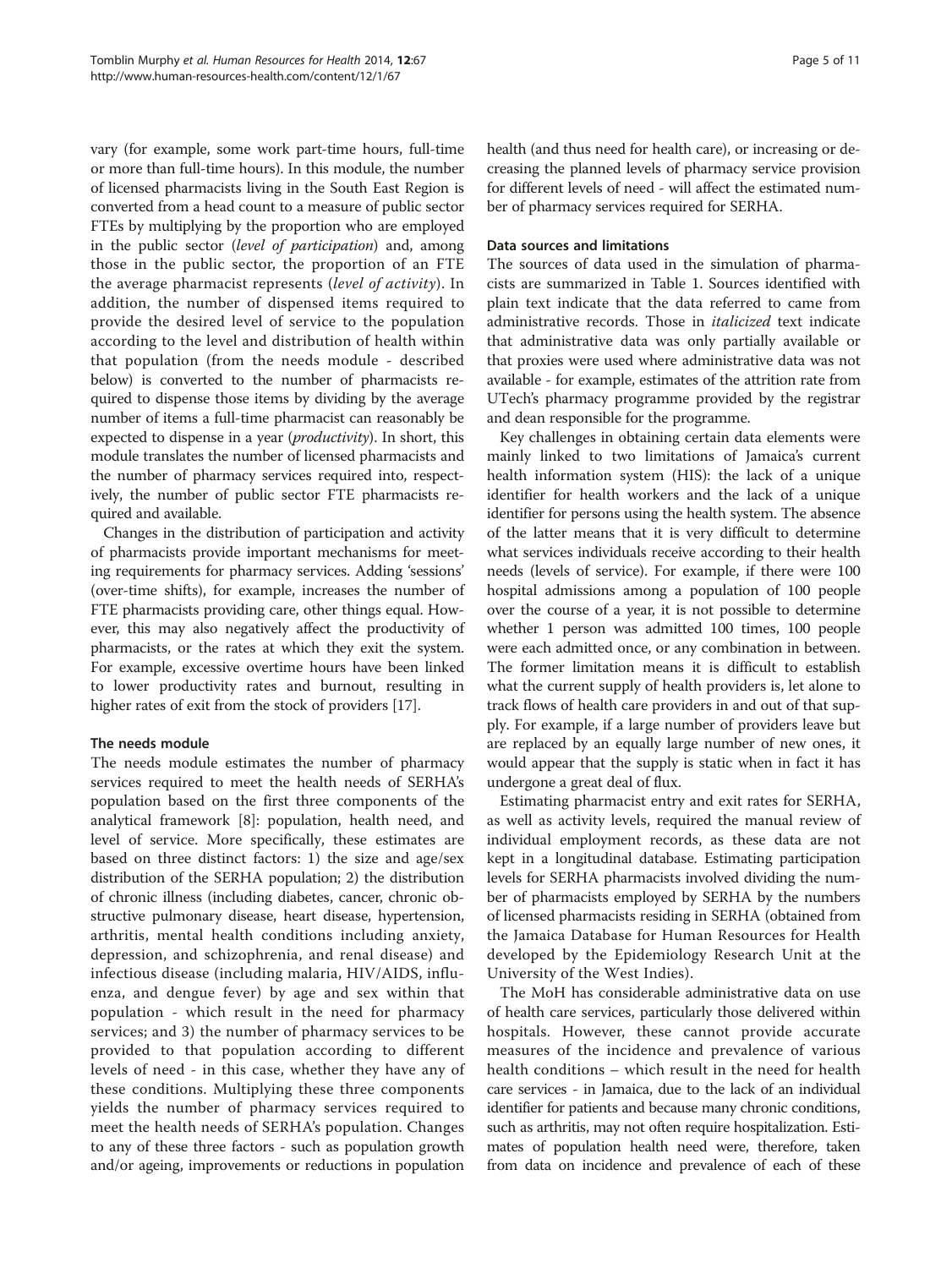| Module                | Data element            | Data source              | <b>Baseline value</b>                                                                                                 |
|-----------------------|-------------------------|--------------------------|-----------------------------------------------------------------------------------------------------------------------|
| Training              | Seats                   | UTech                    | 85 new students per year                                                                                              |
|                       | Programme attrition     | UTech                    | 19% (81% graduation rate)                                                                                             |
|                       | Programme length        | <b>UTech</b>             | 4 years                                                                                                               |
|                       | Graduate out-migration  | UTech                    | 90%                                                                                                                   |
| Supply                | In-migration            | <b>SERHA</b>             | $\Omega$                                                                                                              |
|                       | Existing provider stock | SERHA/UWI ERU            | 55                                                                                                                    |
|                       | Exit rates              | <b>SERHA</b>             | 5% per year                                                                                                           |
| Work and productivity | Participation rate      | <b>SERHA</b>             | 55%                                                                                                                   |
|                       | Activity rate           | <b>SERHA</b>             | 125% (average 50 hours/week)                                                                                          |
|                       | Productivity            | MoH                      | 16,800 items dispensed per FTE pharmacist per year                                                                    |
| Needs                 | Population              | <b>STATIN</b>            | 1.33 million                                                                                                          |
|                       | Need                    | MoH/STATIN               | Incidence/prevalence of major health conditions ranged<br>from 0.01% (tuberculosis; rheumatic fever) to 0.9% (cancer) |
|                       | Level of service        | MoH/National Health Fund | # prescriptions per recipient per year by condition ranged<br>from 3 (arthritis) to 10 (psychosis)                    |

<span id="page-5-0"></span>Table 1 Data sources and baseline values for Jamaica Human Resources for Health (HRH) simulation model for pharmacists

Abbreviations: FTE, full-time equivalent; MoH, Ministry of Health; SERHA, South East Regional Health Authority; UTech, University of Technology; UWIERU, University of West Indies Epidemiology Research Unit.

conditions through population health surveys administered by STATIN and the Planning Institute of Jamaica (PIOJ). These surveys are designed to be representative of the entire country, and as such include persons who do not receive health care (thus providing a measure of unmet need) as well as those who do.

MoH administrative data is also not suitable for the estimation of levels of service - in the case of pharmacy services, the number of items dispensed per person according to their level of need. As above, this is because of the lack of a unique identifier for patients. For the purposes of this project, level of service data were instead provided by the National Health Fund (NHF), which administers a publicly-funded drug payment plan for which all Jamaicans with any of a range of diagnosed conditions are eligible [[18](#page-9-0)]. Users of this programme can be uniquely identified in the NHF's administrative data by their membership number, meaning it is possible to calculate the number of items dispensed for each user according to their particular health conditions, and thus estimate levels of service for each need group. It was the view of the Steering Committee that the number of items dispensed per person according to their level of need among NHF patients reflected an appropriate level of service for all Jamaicans because the drugs included under the NHF have been deemed to be the most appropriate to address the various conditions it covers, and because they can be filled at any pharmacy in Jamaica - public or private - and so are not as limited by the personnel shortages in the public sector.

Although the Jamaica MoH does not have complete data on the proportion of pharmacy services provided by the private sector, the model was initialized using the assumption that the public sector would be responsible for 30% of pharmacy services in SERHA. This value was estimated based on the ratio of publicly administered pharmacies to private ones of roughly 1:2. Although the model was developed to be specific to pharmacists working in the public sector, it can accommodate different assumptions about the proportion of required pharmacy services for which the public sector is to be responsible.

Challenges obtaining quality HRH data are prevalent for all types of HRH planning and research [[19,20\]](#page-9-0). Recognizing the need for a strengthened HIS in Jamaica, the MoH is working toward the development of a national strategic plan for HIS fortification and modernization [[21](#page-9-0)]. The model is designed to be easily updated as improved or more current data become available -for example, as newer iterations of population health surveys are completed - or as various planning assumptions change over time. For example, if it is determined that the level of pharmacy services to be provided to Jamaicans should be increased or otherwise changed, the model can be adjusted to reflect this and determine the implications of such a change for pharmacist requirements. Similarly, if it is determined that the proportion of pharmacy services to be provided by the public sector should change, the model's input data can be easily updated to reflect this.

UTech's pharmacy programme is 4 years in length with a typical annual enrolment of 85 new students. Of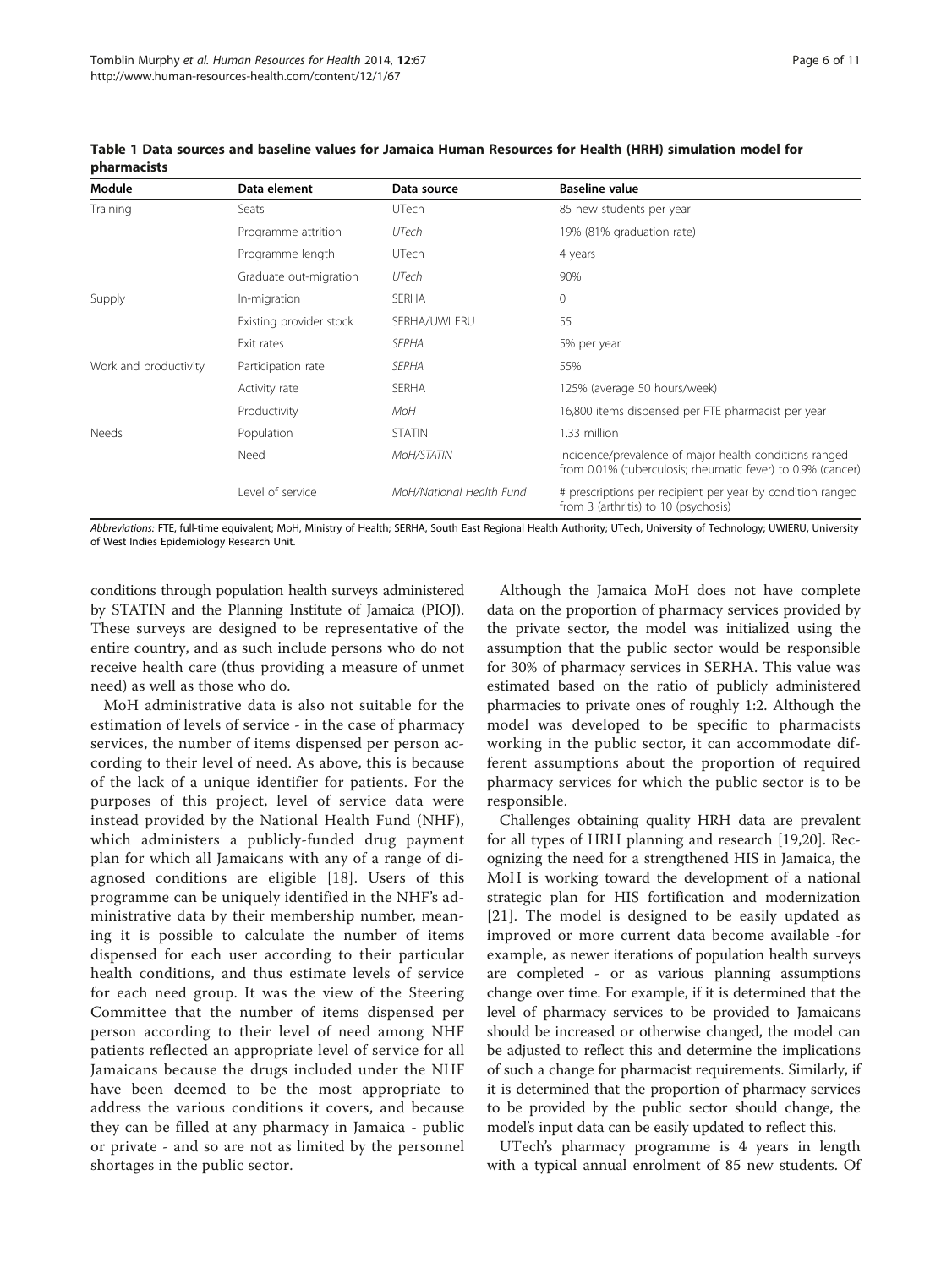those 85 students who enter each year, an average of 70 complete the programme successfully (an attrition rate of roughly 18%). Of those who graduate from the programme, between 5% and 10% enter the public service as pharmacists, with the remainder entering the private sector or leaving to practise overseas.

SERHA records indicate there as of 2008 there was almost no in-migration of pharmacists to practise for the RHA, either from other RHAs or other countries. According to the Jamaican HRH database established by the Epidemiology Research Unit at the University of the West Indies -Mona campus, there were 55 pharmacists practising within the South East RHA (including those working in the public and private sectors), with an average age of 36. SERHA records indicated that 30 of those pharmacists were employed in the public sector (for a participation rate of 55%), and that between regular hours and overtime 'sessions', those 30 pharmacists averaged roughly 50 hours of work per week (for an activity rate of 125%). SERHA records also indicated that those pharmacists filled close to 629,000 prescriptions that year, for an average productivity of roughly 16,800 prescriptions filled per full-time pharmacist per year.

SERHA has a population of 1.33 million. Data from population health surveys conducted by STATIN showed that crude incidence and prevalence rates for a variety of chronic and infectious conditions ranged from a low of 0.1% for tuberculosis and rheumatic fever up to 0.9% for cancer. Data from the NHF on the number of prescriptions received per person by individuals with those conditions show that these values ranged from an average of three per year for people with arthritis to ten per year for people with psychoses.

These data were used to populate the model and create a 'baseline' scenario showing how the estimated shortage of pharmacists in SERHA would change over a 15-year period if current rates of inflows and outflows were maintained. This initial scenario was shared with the Steering Committee to promote discussion of various policy scenarios that could be used to offset such a shortage. These scenarios were then simulated using the model to compare their relative effectiveness in reducing future pharmacist shortages in the South East Region.

# Results

In 2008, there were 37.5 FTE pharmacists working in the public sector in SERHA. To provide the pharmacy services required by the SERHA population (based on the estimated prevalence of chronic conditions and incidence of infectious diseases from the latest population health survey) in 2008, approximately 150 FTE pharmacists would be required. Hence the model estimated an initial shortage of 110 FTE pharmacists in SERHA in 2008.

Model results further indicate that, without any policy intervention, the estimated shortage of SERHA pharmacists would continue to increase steadily over the next 15 years (Figure [2](#page-7-0) - black curve), to a shortage of about 150 FTEs by 2023. The gap increases in this scenario because, even if the distribution of health within the SERHA population stays the same, more pharmacists would be required to deliver the desired level of service to a growing population. Due to very low levels of recruitment of new pharmacists to the public sector, SERHA's supply of public sector pharmacists will not increase fast enough to keep pace with these growing service requirements.

The policy scenarios suggested by the Steering Committee to address this estimated shortage included an increase in enrolment in UTech's pharmacist programme, an increase in the proportion of UTech graduates entering the public sector, and increased productivity of practising pharmacists (Figure [2](#page-7-0)).

In contrast to the relatively small impact of a large (100%) seat increase (denoted by the purple curve in Figure [2](#page-7-0)), simulation results suggest that increasing the portion of pharmacy graduates who enter the public sector workforce to 25% (green curve) would dramatically reduce the shortage of pharmacists in SERHA. Similarly, results suggest that increases in the productivity of pharmacists could potentially reduce the SERHA pharmacist shortage dramatically; a 5% annual increase (red curve) would cut the shortage by approximately two thirds over 15 years. Further, results suggest that if both of the above policy scenarios could be achieved together - that is, if 25% of pharmacy graduates could be retained by the public sector *and* the productivity of public sector pharmacists could be increased by 5% each year, then the shortage of pharmacists in SERHA would be reduced to the point that, within 15 years, the supply of pharmacists in the region would be sufficient to meet the needs of persons who rely on public sector pharmacies without the use of 'sessions', or overtime work by pharmacists (Figure [2](#page-7-0) - blue curve).

# **Discussion**

When faced with an HRH shortage, the first instinct of policy-makers is often to identify an increase in education and training seats as the solution. However, there are several reasons why seat increases tend not to solve HRH shortages. First, there is a considerable delay between the implementation of a seat increase and the first 'extra' providers that result from it; in the case of Jamaica's pharmacists, even doubling the number of seats at UTech's pharmacy programme produces no additional pharmacists for at least 4 years - the length of the programme. Second, the number of additional graduates is initially small relative to the number of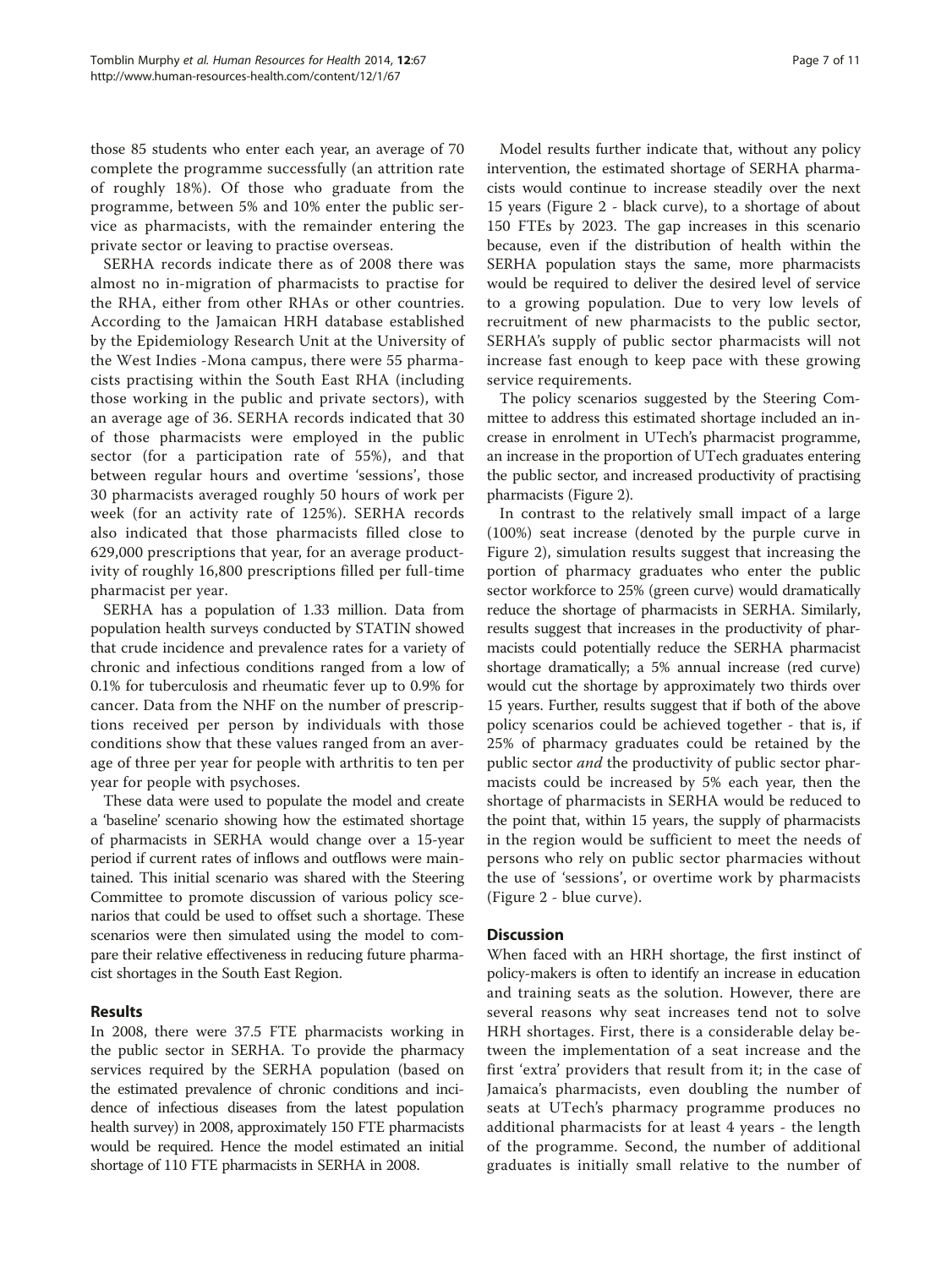<span id="page-7-0"></span>

existing providers; it takes several years for these 'extra' providers to grow to add significantly to the existing supply. Third, not all of these additional seats will translate into additional providers for the jurisdiction, as some students will not complete the programme, some graduates will leave the RHA or the country, and some who stay will not work in the public sector. In the case of Jamaica pharmacists, only about 5 to 10% of the graduates of UTech's pharmacy programme enter the public sector workforce. Thus it is not surprising that even the dramatic 100% pharmacy seat increase simulated shows little impact on the shortage of pharmacists in SERHA (Figure 2).

In contrast to the relatively small impact of a large seat increase, simulation results suggest that increasing the portion of pharmacy graduates who enter the public sector workforce to just 25% would dramatically reduce the shortage of pharmacists in SERHA (Figure 2). Although this would reduce the flow of new graduates to the private sector from current levels, there would still be considerably fewer new graduates entering the public sector than the private sector in this scenario. General HRH recruitment and retention literature [[22-25](#page-9-0)], as well as reports specific to the planning for pharmacy services [\[26-28\]](#page-9-0), suggest that such an improvement could be achieved through initiatives designed to enhance the appeal of the public sector [\[29\]](#page-9-0), such as better working conditions, improved financial incentives, opportunities for professional development, or making some amount of public sector service a condition of registration for pharmacists. Financial incentives that have been successful for nurses in Jamaica include providing health insurance, paid vacation and transportation allowances [\[30](#page-9-0)]. Similarly, results suggest that increases in the productivity of pharmacists could potentially reduce the SERHA pharmacist shortage dramatically; a 5% annual increase would cut the

shortage by approximately two thirds over 15 years. Productivity improvements in pharmacy services have been shown to be achievable through means such as investments in support staff (for example, pharmacist assistants) [[27\]](#page-9-0) or enhanced equipment or technology such as computerized order entries in hospital settings [[31\]](#page-9-0) and pre-packaging of medications [[28,29,32](#page-9-0)]. The combined potential of these improvements to eliminate the need for overtime 'sessions' by pharmacists is particularly important given concerns regarding high pharmacist workloads and associated dispensing errors [[33](#page-9-0)-[35\]](#page-10-0).

Additional policies that could be considered include, for example:

- Exploring options for training experienced pharmacy technicians as pharmacists (which would increase the pharmacist supply)
- Changing the number of items to be dispensed to address different health conditions in hopes of achieving better health outcomes (changing the level of service)
- Establishing some type of bonding programme where some or all of some pharmacy students' training costs are borne by the MoH in exchange for some agreed upon term of service in the public sector after the students graduate (which would increase retention of graduates)
- Enhanced surveillance and management of infectious diseases such as dengue fever and malaria to reduce their incidence (and, by extension, the associated need for pharmacy services)

After considering the findings from this study presented at a meeting of its senior directors, Jamaica's MoH reconsidered plans to increase enrolment in the UTech pharmacy programme as a means of addressing the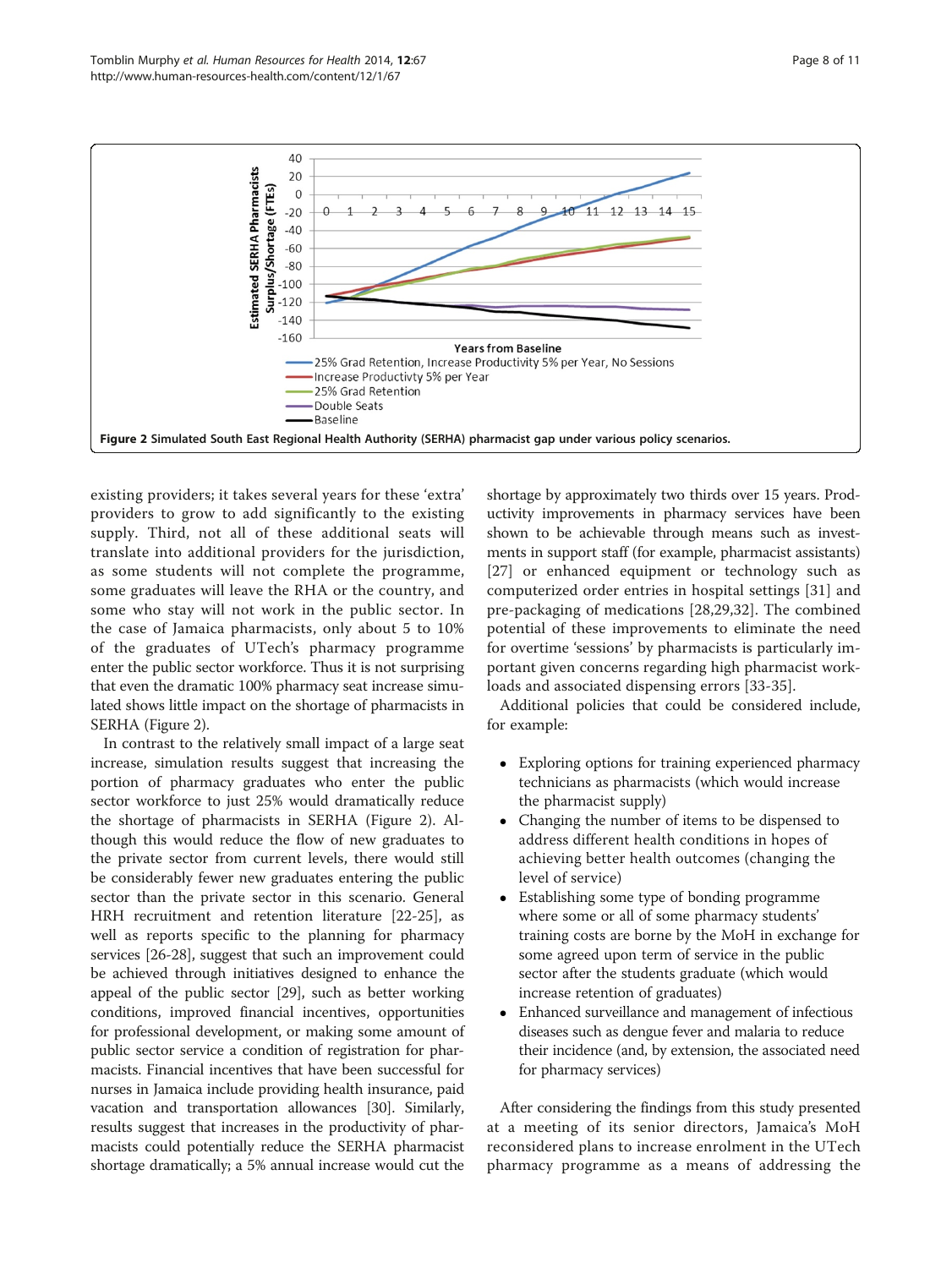pharmacist shortage in favour of investing in strategies to increase the attractiveness of public sector health care positions, such as increased salaries. It will be important for the MoH to work with its RHA and pharmacy partners to continue to monitor the status of Jamaica's pharmacist workforce over time in order to assess the impacts of these strategies. As part of its ongoing efforts to improve its HRH planning, the MoH has ensured that over two dozen members of its own personnel and RHA staff have been trained in the use of the simulation models. This investment will help to facilitate the on-going monitoring and evaluation of its planning for pharmacists and other professions.

Although the model is specified at the RHA level, the scenarios considered to address SERHA's pharmacy shortage have national implications. Because Jamaica has only one pharmacist training programme, increasing its output affects not only the pool of potential new personnel available to the South East Region but the other three as well. Similarly, some means of improving recruitment of graduates into the public sector - such as increasing wages - would have to be implemented nationally as opposed to by individual regions. Further, increases in public sector wages would likely be an important strategy to consider for other critical health professions as well.

The model is designed to focus on deterministic relationships between variables while being adaptable to different professions and contexts. As such, it is not designed to encapsulate the entire practice environment of the professions being modelled, since the specific mathematical relationship between, for example, the physical layout of pharmacies and the productivity of pharmacists is not precisely known. The model can, however, be used to simulate the impacts of changes to that environment - such as changes to pharmacy layouts, or new technologies - by adjusting the anticipated productivity based on the change being considered.

In addition to the data limitations discussed above, it must also be acknowledged that several years have passed since they were collected in 2011. At that time, the most recent year for which a full range of acceptable data could be obtained was 2008. It is nonetheless the view of the authors that, given the comparative lack of representation of either Jamaica (relative to other countries in the Americas) or pharmacists (relative to doctors and nurses, for example) in the HRH literature, this approach and its findings, although somewhat dated, represent an important contribution to the existing body of evidence.

# Conclusion

A set of simulation models has been developed to inform HRH planning and policies in Jamaica. Although there is room to improve the data used to populate them, the models represent a method of estimating HRH requirements that explicitly incorporates data on measures of population health as well as planned levels of service provision according to different levels of health. In this way it is considerably more robust than the existing system, which is based on outdated cadres. The simulation model structure and input data are described in detail, and the results provide important insights into the determinants and dynamics of the supply of and requirements for an understudied profession (pharmacists) in an understudied country (Jamaica).

The shortage of pharmacists in Jamaica is not a problem of insufficient training capacity, but more of insufficient numbers of those pharmacists being produced entering the public sector. This situation emphasizes the importance of an attractive work environment for ensuring an adequately staffed public health care system. In this respect, the findings are consistent with key recommended actions in the workforce reports released by the International Pharmaceutical Federation [[28,29](#page-9-0)] that call for improved partnerships across organizations and sectors, enhanced HRH information systems and evidence-based strategic workforce plans to ensure an adequate pharmacy workforce as a key component of a broader adequate health care system.

Further investments by Jamaica's MoH in building national capacity to use such models, in combination with their efforts to enhance the country's HIS, will support on-going improvement of the health workforce models and their input data, which will in turn allow for better informed HRH planning in Jamaica. More broadly, as public sector pharmacy services in Jamaica are better understood - for example, by studying the factors that influence pharmacists' productivity - further enhancements to the model can be considered to take advantage of improved evidence by explicitly incorporating such factors into its structure.

Future work in this area, in addition to updating the models with more recent data, will focus on discussing with Jamaican stakeholders an expanded range of policy scenarios, reflecting the country's current context and challenges, for simulation. These could include, for example, the impacts of future changes to the health of the SERHA population, or to the portion of pharmacy services to be provided by the public sector. Additional policies that could be considered include amending existing legal and regulatory frameworks to recognize and define the roles and standards of practice of pharmacy technicians and exploring further private-public partnerships for the provision of pharmacy services, such as through the NHF.

#### Abbreviations

FTE: full-time equivalent; GDP: gross domestic product; GNI: gross national income; HIS: Health Information System; HRH: Human Resources for Health; JEF: Jamaica Employers' Federation; MoH: Ministry of Health; NCU: North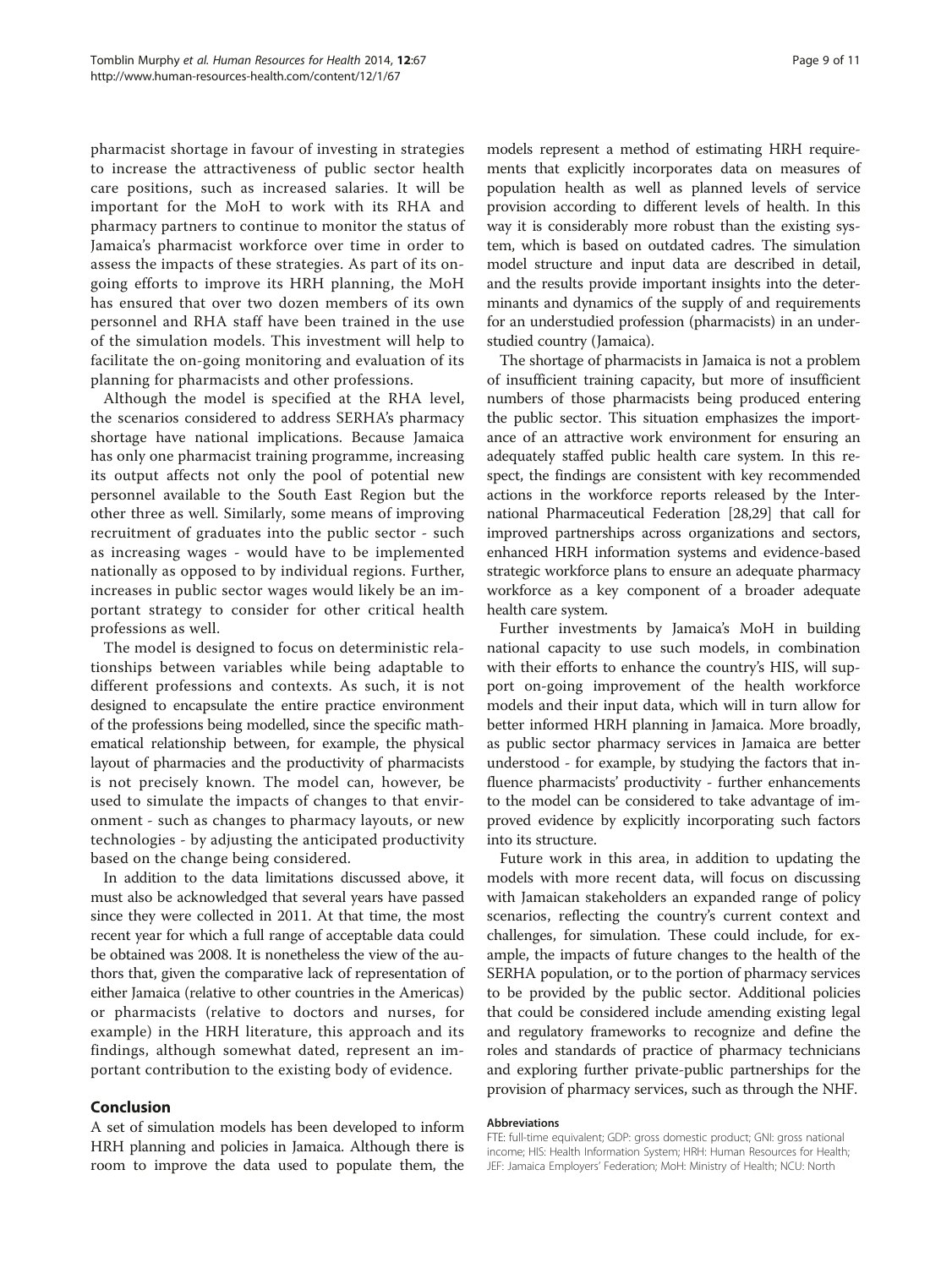<span id="page-9-0"></span>Caribbean University; PAHO: Pan American Health Organization; UWI: University of the West Indies; PIOJ: Planning Institute of Jamaica; RHAs: Regional Health Authorities; SERHA: South East Regional Health Authority; STATIN: Statistical Institute of Jamaica; UTech: University of Technology, Jamaica; UWI: University of the West Indies UWIERU, University of West Indies Epidemiology Research Unit; WHO: World Health Organization.

#### Competing interests

The authors declare that they have no competing interests.

#### Authors' contributions

GTM led the conceptualization of the study and the overall leadership throughout the research process and led the communication with stakeholders throughout the study to fully understand the context in Jamaica and to build capacity in needs-based planning. AM led the data collection, interpretation of findings, writing and editing. JGW contributed to the data collection and interpretation of findings. CW contributed to the data collection and interpretation of findings. All authors read and approved the final manuscript.

#### Acknowledgements

This research was made possible by generous financial contributions of Health Canada and the Pan American Health Organization. The views expressed in this paper do not necessarily reflect the views of Health Canada or the Pan American Health Organization. The authors would like to thank the Ministry of Health for its on-going support, and members of the Steering Committee, particularly Co-chairs Gail Hudson (initial Co-chair), Claudette Walker and Joan Guy-Walker, for their significant contributions to the research.

#### Author details

<sup>1</sup>WHO/PAHO Collaborating Centre on Health Workforce Planning and Research, Dalhousie University, 5869 University Avenue, Halifax, NS B3H 4R2, Canada. <sup>2</sup>Human Resource Management and Development, Jamaica Ministry of Health, 2-4 King Street, Kingston 10, Kingston, Jamaica.

#### Received: 20 March 2014 Accepted: 22 November 2014 Published: 6 December 2014

#### References

- World Health Organization: Country Cooperation Strategy Jamaica. Geneva; 2013 [[http://www.who.int/countryfocus/cooperation\\_strategy/ccs\\_jam\\_en.pdf\]](http://www.who.int/countryfocus/cooperation_strategy/ccs_jam_en.pdf)
- 2. National Health Fund: Health Financing in Jamaica: Strides Since 2000. Kingston; 2011 [[http://www.nhf.org.jm/cchfi/images/pdf/](http://www.nhf.org.jm/cchfi/images/pdf/8th_CCHFI_presentations/Day_1/NHF_CCHFI_2013_FINAL.pdf) [8th\\_CCHFI\\_presentations/Day\\_1/NHF\\_CCHFI\\_2013\\_FINAL.pdf\]](http://www.nhf.org.jm/cchfi/images/pdf/8th_CCHFI_presentations/Day_1/NHF_CCHFI_2013_FINAL.pdf)
- 3. World Health Organization: Jamaica: Health Profile. Geneva; 2014 [[http://](http://www.who.int/countries/jam) [www.who.int/countries/jam\]](http://www.who.int/countries/jam)
- Planning Institute of Jamaica: Jamaica National Development Plan, Vision 2030. Kingston; 2009 [\[http://www.vision2030.gov.jm/](http://www.vision2030.gov.jm/NationalDevelopmentPlan.aspx) [NationalDevelopmentPlan.aspx](http://www.vision2030.gov.jm/NationalDevelopmentPlan.aspx)]
- 5. Lewis M: Ministry of Health Jamaica National Strategic Plan 2006 to 2010. Kingston: Jamaica Ministry of Health; 2005.
- 6. Reid T: Care-less! Jamaica Gleaner. ; 2013 [\[http://jamaica-gleaner.com/](http://jamaica-gleaner.com/gleaner/20130609/lead/lead82.html) [gleaner/20130609/lead/lead82.html\]](http://jamaica-gleaner.com/gleaner/20130609/lead/lead82.html)
- 7. Tomblin Murphy G, O'Brien-Pallas L: Appendix: example of a conceptual model for HHR planning. In A Framework for Collaborative Pan-Canadian Health Human Resources Planning. Ottawa: Federal/Provincial/Territorial Advisory Committee on Health Delivery and Human Resources; 2006:29–36.
- 8. Birch S, Kephart G, Tomblin Murphy G, O'Brien-Pallas L, Alder R, MacKenzie A: Human resources planning and the production of health: a needs-based analytical framework. Can Public Pol 2007, 33(Suppl):S1–S16.
- 9. Tomblin Murphy G, MacKenzie A, Alder R, Birch S, Kephart G, O'Brien-Pallas L: An applied simulation model for estimating the supply of and requirements for registered nurses based on population health needs. Pol Polit Nurs Pract 2009, 10(4):240–251.
- 10. Pan American Health Organization: Toronto Call to Action 2006 to 2015: Towards a Decade of Human Resources in Health for the Americas. Washington; 2005
- 11. Pan American Health Organization: Baseline Indicators, 20 Goals for Decade in HRH-Belize 2009. Tracking Regional Goals for Human Resources for Health: A Shared Commitment. Washington; 2009.
- 12. Pan American Health Organization: Road Map for Strengthening the Caribbean Health Workforce 2012 to 2017 (draft). Washington: 2012 [[http://www.paho.org/hrhcaribbean/wp-content/uploads/2012/03/](http://www.paho.org/hrhcaribbean/wp-content/uploads/2012/03/Roadmap-CaricomRH-2012.pdf) [Roadmap-CaricomRH-2012.pdf\]](http://www.paho.org/hrhcaribbean/wp-content/uploads/2012/03/Roadmap-CaricomRH-2012.pdf)
- 13. Jamaica Information Service: Poorest Jamaicans Accessing Health Care. Kingston; 2009 [\[http://jis.gov.jm/poorest-jamaicans-accessing-health](http://jis.gov.jm/poorest-jamaicans-accessing-health-care/)[care/\]](http://jis.gov.jm/poorest-jamaicans-accessing-health-care/)
- 14. Auditor General of Jamaica: Performance Audit Report of the Ministry of Health's Management of the Supply of Prescription Drugs to Meet the Needs of the Population. Kingston; 2011. Retrieved from [[http://www.](http://www.auditorgeneral.gov.jm/files/u5/PRESCRIPTION_DRUGS_PERFORMANCE_AUDIT_REPORT.pdf) [auditorgeneral.gov.jm/files/u5/](http://www.auditorgeneral.gov.jm/files/u5/PRESCRIPTION_DRUGS_PERFORMANCE_AUDIT_REPORT.pdf) [PRESCRIPTION\\_DRUGS\\_PERFORMANCE\\_AUDIT\\_REPORT.pdf](http://www.auditorgeneral.gov.jm/files/u5/PRESCRIPTION_DRUGS_PERFORMANCE_AUDIT_REPORT.pdf)l

15. Tomblin Murphy G, Alder R, MacKenzie A, Rigby J, Gough A, Hickey M:

- Competency-Based Health Human Resources Planning for Aging Canadians Final Report. Ottawa: Health Canada; 2012. 16. Tomblin Murphy G, MacKenzie A, Rigby J, Rockwood K, Gough A,
- Greeley G, Montpetit F, Dill R, Alder R, Lackie K: Service-based health human resources planning for older adults. J Am Med Dir Assoc 2013, 14:611–615.
- 17. O'Brien-Pallas L, Shamian J, Thomson D, Alksnis C, Koehoorn M, Kerr M, Bruce S: Work-related disability in Canadian nurses. J Nurs Scholarship 1996, 36:352–357.
- 18. Jamaican National Health Fund: Drug Serv Program. 2012 [[http://www.nhf.](http://www.nhf.org.jm/index.php/drugserv) [org.jm/index.php/drugserv\]](http://www.nhf.org.jm/index.php/drugserv)
- 19. World Health Organization: Handbook on Monitoring and Evaluation for Human Resources for Health. Geneva; 2009 [\[http://whqlibdoc.who.int/](http://whqlibdoc.who.int/publications/2009/9789241547703_eng.pdf) [publications/2009/9789241547703\\_eng.pdf](http://whqlibdoc.who.int/publications/2009/9789241547703_eng.pdf)]
- 20. Tomblin Murphy G, O'Brien-Pallas L: Guidance Document for the Development of Data Sets to Support Health Human Resources Management in Canada. Ottawa: Canadian Institute for Health Information; 2005 [[https://secure.cihi.ca/estore/productSeries.htm?pc=PCC268\]](https://secure.cihi.ca/estore/productSeries.htm?pc=PCC268)
- 21. Jamaica Information Service: Ministry to Improve Health Information. 2012 [\[http://jis.gov.jm/ministry-to-improve-health-information-system\]](http://jis.gov.jm/ministry-to-improve-health-information-system)
- 22. Lee K, Carswell J, Allen N: A meta-analytic review of occupational commitment: relations with person- and work-related variables. J App Psych 2000, 85:799-811.
- 23. Willis-Shattuck M, Bidwell P, Thomas S, Wyness L, Blaauw D, Ditlopo P: Motivation and retention of health workers in developing countries: a systematic review. BMC Health Serv Res 2005, 8:247.
- 24. Mathauer I, Imhoff I: Health worker motivation in Africa: the role of non-financial incentives and human resource management tools. Hum Resour Health 2006, 4:24.
- 25. Dambisyu Y: A review of non-financial incentives for health worker retention in east and southern Africa. [\[http://www.who.int/workforcealliance/knowledge/](http://www.who.int/workforcealliance/knowledge/resources/equinet_incentives/en/index.html) [resources/equinet\\_incentives/en/index.html\]](http://www.who.int/workforcealliance/knowledge/resources/equinet_incentives/en/index.html)
- 26. Rothmann S, Malan M: Work-related well-being of South African hospital pharmacists. S Afr J Indust Psych/SA Tydskrif vir Bedryfsielkunde 2011, 37. 10.4102/sajip.v37i1.895.
- 27. International Pharmaceutical Federation: Workforce Report. [[http://www.fip.](http://www.fip.org/files/fip/PharmacyEducation/FIP_workforce_web.pdf) [org/files/fip/PharmacyEducation/FIP\\_workforce\\_web.pdf](http://www.fip.org/files/fip/PharmacyEducation/FIP_workforce_web.pdf)]
- 28. International Pharmaceutical Federation: Workforce Report - Key Messages. [[https://www.fip.org/files/fip/PharmacyEducation/2012/](https://www.fip.org/files/fip/PharmacyEducation/2012/2012_Workforce_report_english.pdf) [2012\\_Workforce\\_report\\_english.pdf](https://www.fip.org/files/fip/PharmacyEducation/2012/2012_Workforce_report_english.pdf)]
- 29. Ashmore J: 'Going private': a qualitative comparison of medical specialists' job satisfaction in the public and private sectors in South Africa. Hum Resour Health 2013, 11:1–12.
- 30. Zurn P, Dolea C, Stilwell B: Nurse Retention and Recruitment: Developing a Motivated Workforce. Geneva: International Council of Nurses; 2005 [[http://admin.iapbafrica.co.za/Uploads/ResourceFiles/39/Nurse-retention](http://admin.iapbafrica.co.za/Uploads/ResourceFiles/39/Nurse-retention-and-recruitment.pdf)[and-recruitment.pdf\]](http://admin.iapbafrica.co.za/Uploads/ResourceFiles/39/Nurse-retention-and-recruitment.pdf)
- 31. Hatfield MD, Cox R, Mhatre SK, Flowers WP, Sansgiry SS: Impact of computerized provider order entry on pharmacist productivity. Hosp Pharm 2014, 49(5):458-465.
- 32. Kobayashi D, Sakamaki H, Komatsu R, Iijima T, Iijima Y, Ootsuga H, Saito K, Seki T, Nakamura H, Yamaura T, Yokobayashi K: A study of the pharmacist work changes associated with dispensing unit-of-use packaging in community pharmacies. JPharm Soc Japan 2014, 134(7):823–828.
- 33. James KL, Barlow D, McArtney R, Hiom S, Roberts D, Whittlesea C: Incidence, type and causes of dispensing errors: a review of the literature. Int J Pharm Pract 2009, 17(1):9–30.